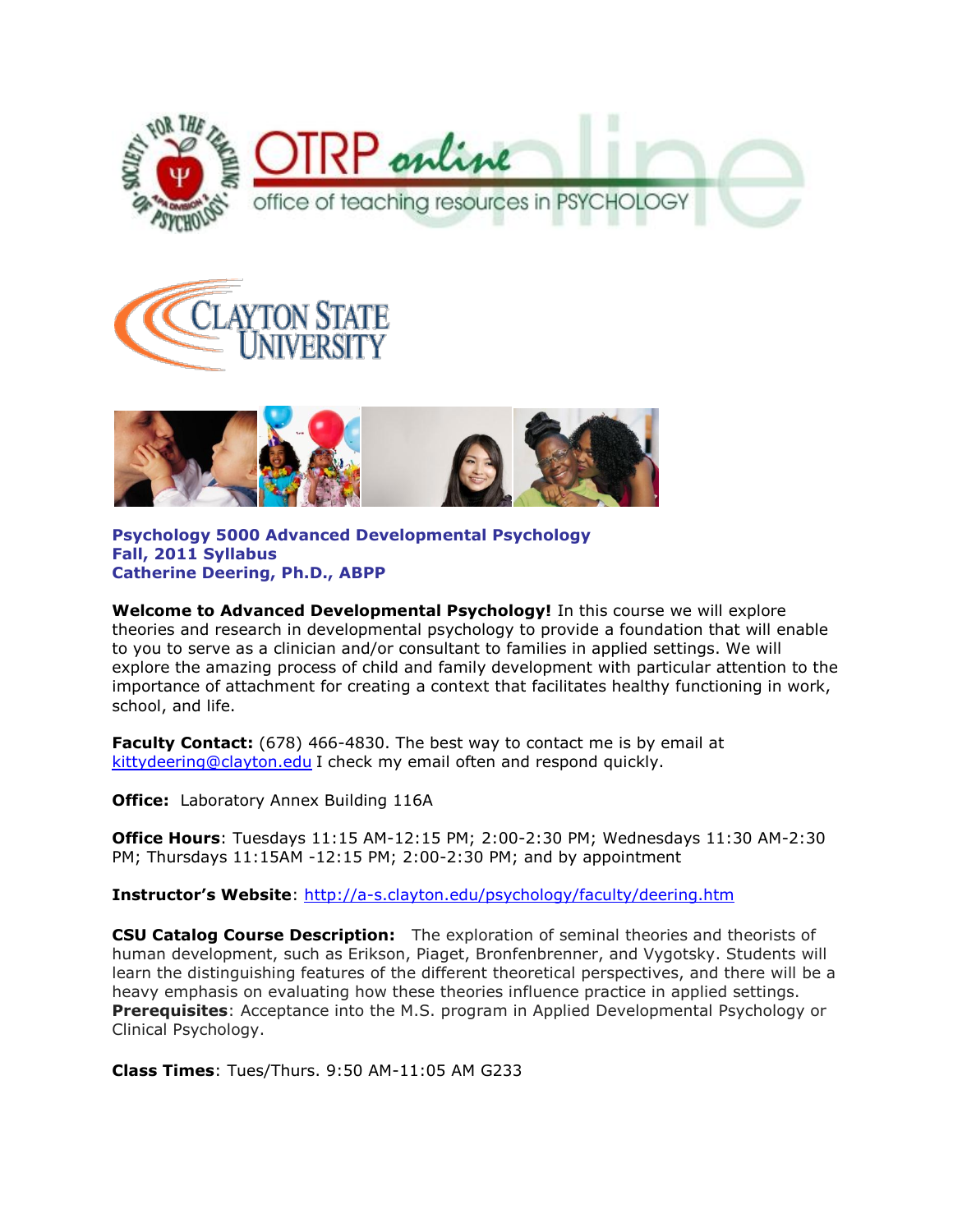# **Textbook:**

Davies, D. (2010) Child development: A practitioner's quide. 3<sup>rd</sup>. Ed., NY: Guilford Press.

**Course Objectives:** By the end of this course, the student should be able to:

- 1. Analyze and apply developmental theories to practice situations with children.
- 2. Explore the influence of attachment as a major context for human development.
- 3. Analyze research findings regarding risk factors for child psychopathology, and examine ways to promote resilience.
- 4. Evaluate current research in child development related to applied settings, including preventive and interventional approaches.
- 5. Consider how current research findings in child development can inform policy decisions to promote the mental health of children and adolescents.

**Learning Outcomes:** The following are the 5 learning outcomes for M.S. Program in Applied Developmental Psychology Program.

- Demonstrate an understanding of the major theoretical perspectives on child and adolescent development and how these differing perspectives can be used to develop and guide interventions and services for diverse populations of children and adolescents.
- Understand and apply the ethical standards set forth by the American Psychological Association, especially those ethical guidelines pertaining to contact with minors.
- Demonstrate knowledge of the major domains of development and both the biological foundations for and environmental influences on development within these domains.
- Demonstrate knowledge of the major contexts for development (e.g. family, educational, community, and legal systems) as well as how programmatic and policy decisions can both favorably and adversely impact the functioning of these systems and the children within them.
- Apply knowledge of methodological strategies for assessing child and adolescent development and the programs that serve them.
- Demonstrate proficiency in both written and oral communication, particularly regarding the implications of research findings to relevant audiences.

### **Course Requirements:**

- 1. Midterm Exam (25% of grade)
- 2. Final Exam (25% of grade)
- 3. Research Article Presentation (10% of grade)
- 4. Special Topics in Applied Developmental Psychology Presentation (10% of grade)
- 5. Mother-Child Interview and Analysis (20% of grade)
- 6. Class Participation (10% of grade)

**Exams**: There will be a midterm exam and a cumulative final exam in this course. The exams will be short answer and essay format. The material will cover the readings, as well as components of the class discussions and presentations.

**Class Participation**: I encourage you to actively participate in each and every class in this course. The format will be seminar-style, and the quality of the experience for everyone will be dependent on your thoughtful preparation and discussion of the issues in class. I will be monitoring your participation throughout the course. Please let me know if I can help you to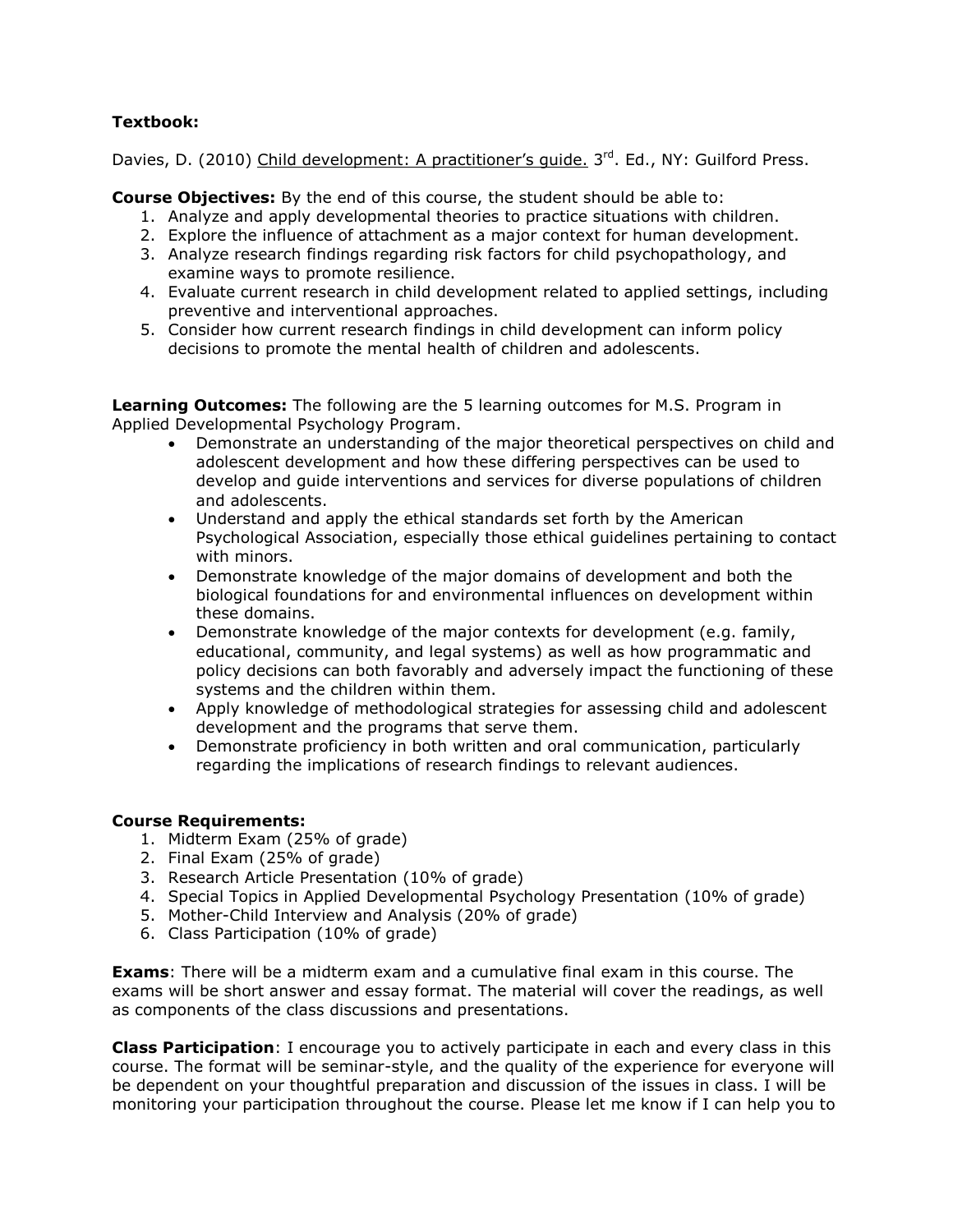be more active or if there are any barriers you perceive to be interfering with the quality of our discussions.

Of course, if you are absent you cannot participate, so I will be taking note of attendance and factoring that into your class participation grade. Please be on time.

**Research Article Presentation**: An important skill that we want you to develop during your graduate program is the ability to evaluate and critique current research findings. Reading and understanding the methods and results of developmental studies takes time and repeated exposure to the literature. In this course we will be examining research methods and current findings related to developmental processes and interventions with at risk youth and families are important outcomes of this course and your masters degree program. Each of you will have the opportunity to present one of the research studies listed in the course schedule. These presentations will be 15 minutes in length and should include a summary of the purpose, hypotheses, methods (sample characteristics, measures, data analysis procedures), results, conclusions, and limitations. To demonstrate your understanding of the study, please be sure to describe each of these components in your own words, with the goal of making the information clear and compelling to your peers. After summarizing the study, I would like you to raise at least two or three key questions for the class regarding the implications for the study (why it is important), and what the next steps should be in this line of research. You will be evaluated by both me and your peers.

**Special Topics in Applied Developmental Psychology Presentation:** During this course, we will be examining a number of topics that are of particular interest and relevance to masters level practitioners in culturally diverse applied settings. Many of these topics are controversial because the research findings are mixed and they touch on issues about which people have strong feelings and/or dearly held beliefs. To examine these issues, we will read research studies that address different sides or perspectives on these topics. Each of you will work in pairs to develop a 30 minute presentation that will summarize the research studies assigned in the syllabus for a particular issue. In addition, each student pair will do a literature review on the topic and present one more research study that addresses yet another dimension or perspective on the same topic. After presenting the studies, the student pair will present their own critical analysis and synthesis of these findings and present their own concluding thoughts. Students will hand in a copy of their own identified study on the day of the presentation. You will be evaluated by both me and your peers.

**Mother-Child Interview and Analysis**: To apply the concepts examined in this course, you will be conducting an interview of a mother in her home environment, where you can observe her interactions with a child aged up to 2 years old. You will be asking specific questions about the child's developmental history, evaluating the child's temperament and behavior, assessing the quality of the home environment, and identifying strengths and risk factors for the mother-child dyad. Particular attention will be paid to the quality of the attachment between the mother and child. You will write up the results of this interview and follow this with an analysis of your findings, using concepts from the course readings. More detailed instructions will be provided later in the course.

**Course Policies**: Students are expected to abide by policies in the Clayton State University Student Handbook <http://adminservices.clayton.edu/studentaffairs/StudentHandbook/foreword.htm>

*Disruption of the Learning Environment*: CSU policies for disruptive student behavior may be found at<http://a-s.clayton.edu/DisruptiveClassroomBehavior.htm>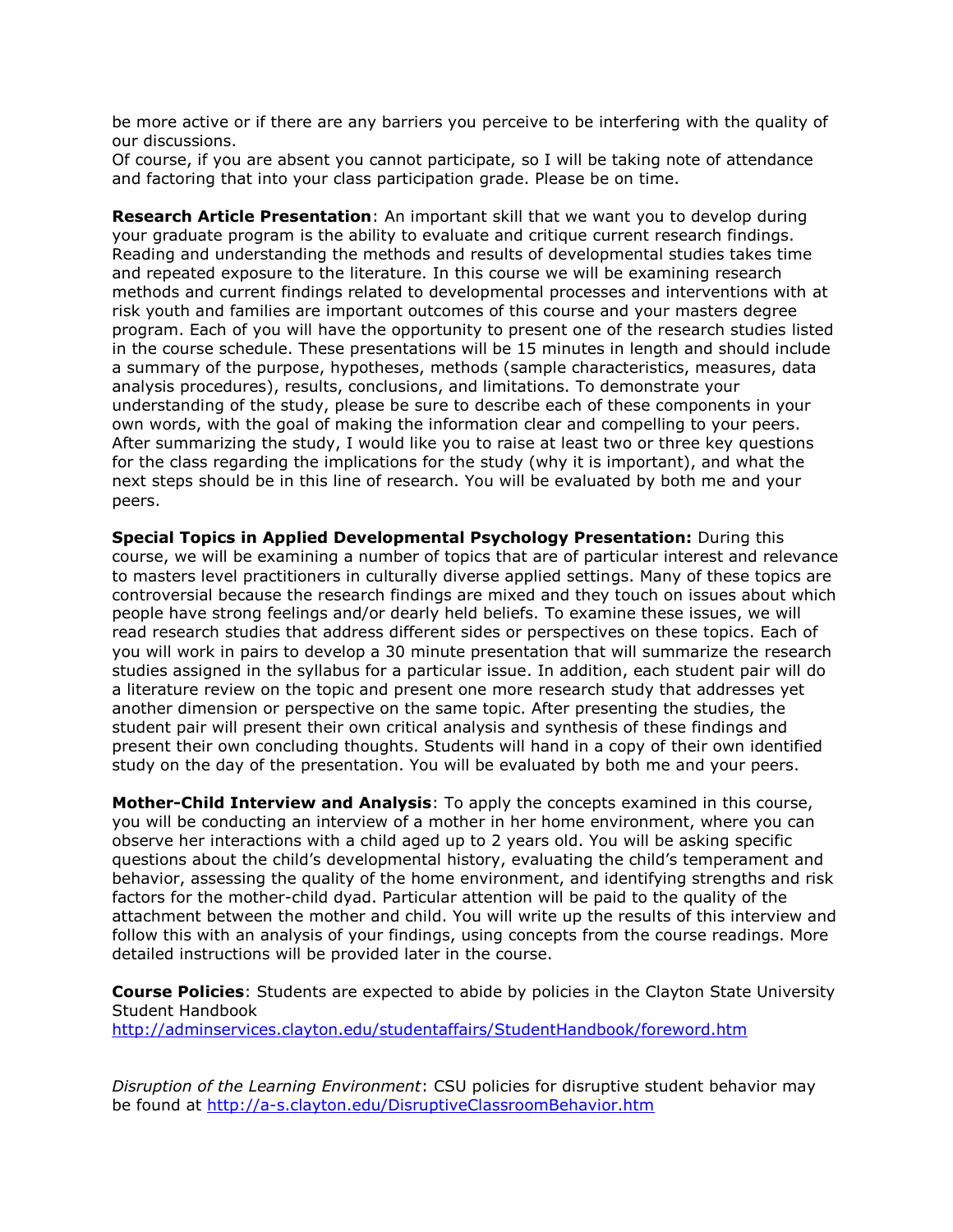*I am committed to helping individuals who have disabilities to be successful in this course. If you need to request accommodations, please contact the Disability Services Coordinator, Student Center 225, 770-961-3719, [disabilityservices@mail.clayton.edu](mailto:disabilityservices@mail.clayton.edu) and discuss your concerns with me.*

#### **Psychology 5000 Advanced Developmental Psychology Class Schedule Fall, 2011**

| Tues.<br>8/16  | <b>Introduction &amp; Orientation to Course</b>                                                                                                                                                                                                                                                                                                                                                                                                                                                                                                                                                                                            |
|----------------|--------------------------------------------------------------------------------------------------------------------------------------------------------------------------------------------------------------------------------------------------------------------------------------------------------------------------------------------------------------------------------------------------------------------------------------------------------------------------------------------------------------------------------------------------------------------------------------------------------------------------------------------|
| Thurs.<br>8/18 | <b>Transactional Model of Development; Attachment as a</b><br>Context<br>Introduction to Part I: Perspectives on Development (Davies)<br>$\bullet$<br>Chapter 1: Attachment as a Context of Development<br>$\bullet$<br>(Davies)                                                                                                                                                                                                                                                                                                                                                                                                           |
| Tues.<br>8/23  | <b>Attachment as a Context of Development (Continued)</b><br>Sweeney, G. M. (2007). Why childhood attachment matters:<br>Implications for personal happiness, families, and public<br>policy. In A. S. Loveless & T. B. Holman (Eds.), The family<br>in the new millennium: World voices supporting the "natural"<br>clan. Vol. 1. The place of family in human society (pp. 332-<br>346). Westport, CT: Praeger.<br>Smyke, A.T., et. al. (2010). Placement in foster care<br>$\bullet$<br>enhances quality of attachment among young<br>institutionalized children. Child Development, 81, 1, 212-<br>223.                                |
| Thurs.<br>8/25 | <b>Theoretical Foundations: Bronfenbrenner &amp; Erikson</b><br>Bronfenbrenner, U. (2005). The bioecological theory of<br>human development. Making Human Beings Human:<br>Bioecological perspectives in human development. Thousand<br>Oaks, California: Sage, 3-16.<br>Bronfenbrenner, U. (2005). Strengthening family systems.<br>Making Human Beings Human: Bioecological perspectives in<br>human development. Thousand Oaks, California: Sage, 260-<br>273.<br>Crain, W. (2011). Erikson and the eight stages of life.<br>Theories of Development: Concepts and Applications. 6 <sup>th</sup> Ed.<br>Boston: Prentice Hall, 281-305. |
| Tues.<br>8/30  | <b>Brain Development</b><br>Chapter 2: Brain Development (Davies)                                                                                                                                                                                                                                                                                                                                                                                                                                                                                                                                                                          |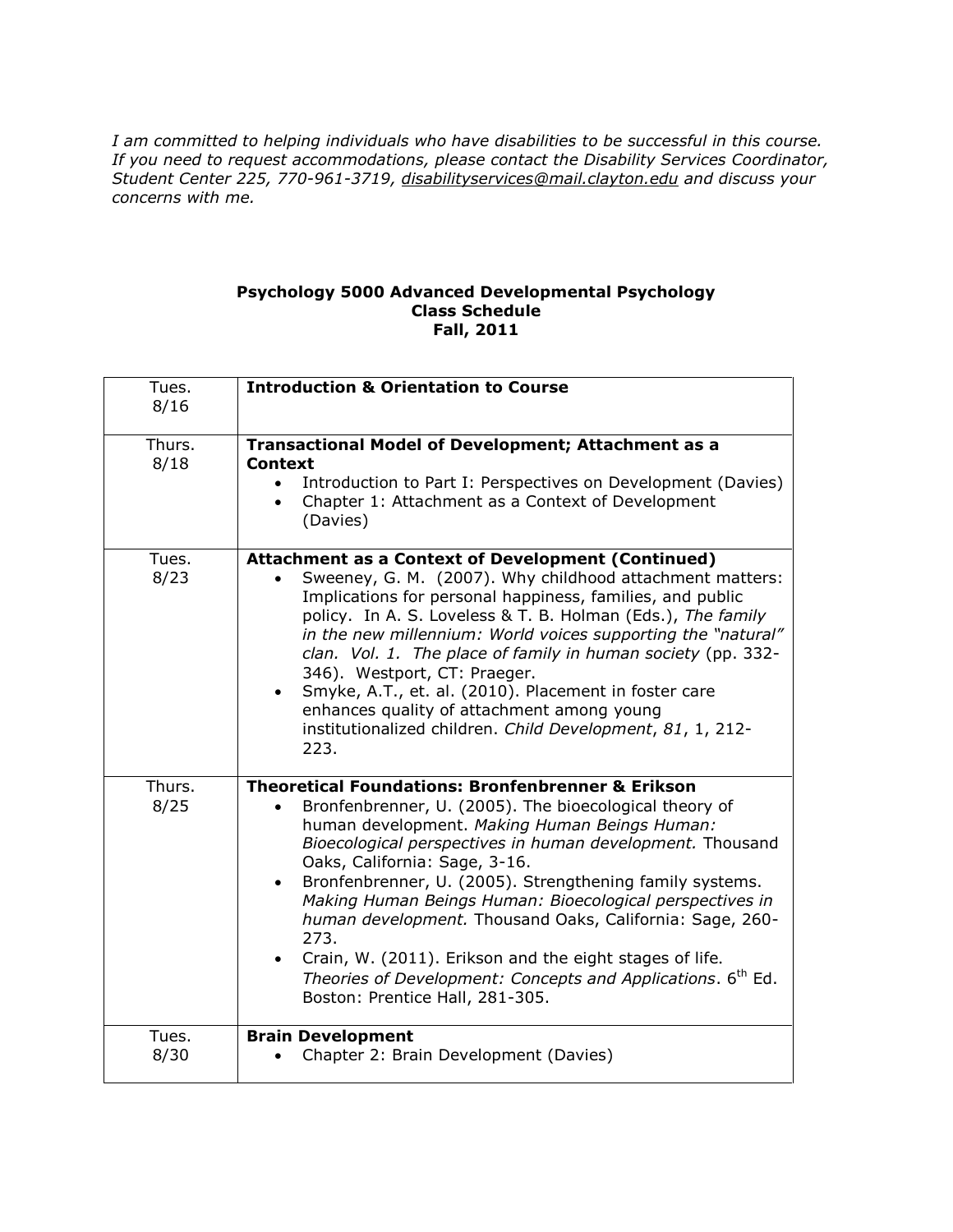| Thurs.<br>9/1  | Risk and Protective Factors: The Child, Family, and<br><b>Community Contexts</b><br>Chapter 3 (Davies)<br>Wright, M.O. & Mastern, A.S. (2005). Reslience processes in<br>$\bullet$<br>development: Fostering positive adaptation in the context of<br>adversity. In S. Goldstein & R.B. Brooks (Eds.) Handbook of<br>resilience in children. (pp. 17-37). New York: Kluwer<br>Academic/Plenum Publishers. |
|----------------|-----------------------------------------------------------------------------------------------------------------------------------------------------------------------------------------------------------------------------------------------------------------------------------------------------------------------------------------------------------------------------------------------------------|
|                | Special Issue: Effects of Prenatal Maternal Drug Use on<br>Children<br>McCarthy, S. & Waters, T.F. (2003). A crack kid grows up: A<br>$\bullet$                                                                                                                                                                                                                                                           |
|                | clinical case report. Journal of Offender Rehabilitation. 37,<br>201-207, 210-216.                                                                                                                                                                                                                                                                                                                        |
| Tues.<br>9/6   | No Class at CSU: Faculty Development Day                                                                                                                                                                                                                                                                                                                                                                  |
| Thurs.<br>9/8  | Analysis of Risk and Protective Factors: Practice Applications<br>Chapter 4 (Davies)<br>Glaser, D. (2002). Emotional abuse and neglect<br>(psychological maltreatment): A conceptual framework.<br>Child Abuse and Neglect, 26 697-714.                                                                                                                                                                   |
| Tues.<br>9/13  | <b>Analysis of Risk and Protective Factors: Practice Applications</b><br>Cicchetti, D., Rogosch, F.A., Toth, S. (2006). Fostering<br>secure attachment in infants in maltreating families through<br>preventive interventions. Development and Psychopathology.<br>18, 623-649.                                                                                                                           |
| Thurs.<br>9/15 | <b>Infant Development</b><br>Introduction to Part II: A Developmental Lens on Childhood<br>(Davies)<br>Chapter 5 (Davies)<br>NICHD Early Child Care Research Network (2000). Factors<br>associated with fathers' caregiving activities and sensitivity<br>with young children. Journal of Family Psychology, 14, 2,<br>200-129.                                                                           |
| Tues.<br>9/20  | <b>Practice with Infants</b><br>Chapter 6 (Davies)<br>Mertesacker, B., Bade, U., Haverkock, A. & Pauli-Pott, U.<br>$\bullet$<br>(2004). The role of infant emotionality, maternal<br>depressiveness/anxiety, and social support. Infant Mental<br>Health Journal, 25 (1), 47-61.                                                                                                                          |
| Thurs.<br>9/22 | <b>Practice with Infants</b><br>Special Issue: Co-Sleeping<br>Goldberg, W.A. & Keller, M.A. (2007). Co-sleeping during<br>$\bullet$<br>infancy and early childhood: Key findings and future<br>directions. Infant and Child Development, 16, 457-469.<br>Keller, M.A. & Goldberg, W.A. (2004). Co-sleeping: Help or<br>٠                                                                                  |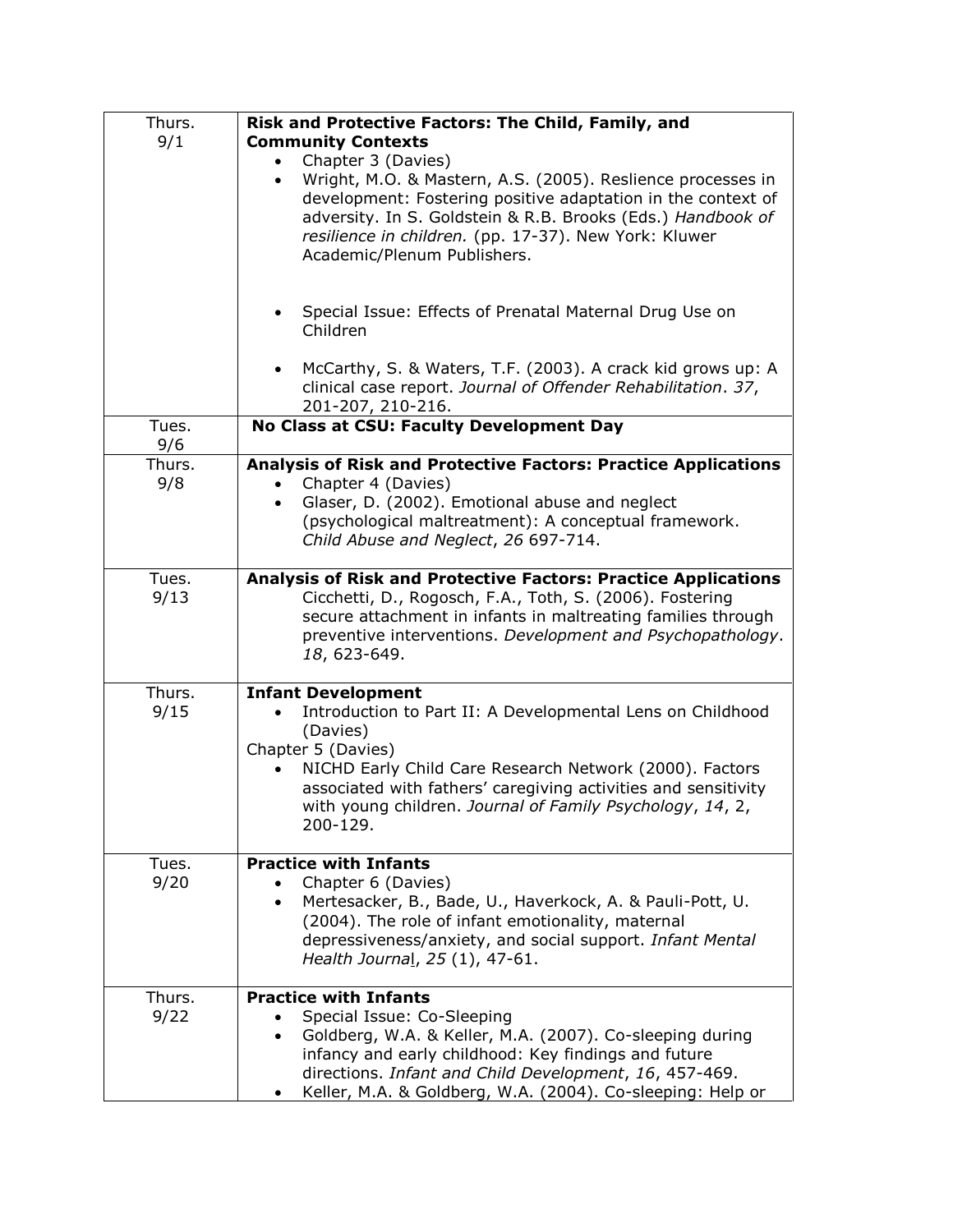|                 | hindrance for young children's independence? Infant and                                                                                                                                                                                                                                                                                                                                                                                                                                                                                                                       |
|-----------------|-------------------------------------------------------------------------------------------------------------------------------------------------------------------------------------------------------------------------------------------------------------------------------------------------------------------------------------------------------------------------------------------------------------------------------------------------------------------------------------------------------------------------------------------------------------------------------|
|                 | Child Development, 13: 369-388.                                                                                                                                                                                                                                                                                                                                                                                                                                                                                                                                               |
| Tues.<br>9/27   | <b>Midterm Exam</b>                                                                                                                                                                                                                                                                                                                                                                                                                                                                                                                                                           |
| Thurs.<br>9/29  | <b>No Class: Professor Away</b>                                                                                                                                                                                                                                                                                                                                                                                                                                                                                                                                               |
| Tues.           | <b>Toddler Development</b>                                                                                                                                                                                                                                                                                                                                                                                                                                                                                                                                                    |
| 10/4            | Chapter 7 (Davies)<br>Kochanska, G. & Askan, N. (2004). Development of mutual<br>responsiveness between parents and their young children.<br>Child Development, 75, 1657-1676.                                                                                                                                                                                                                                                                                                                                                                                                |
| Thurs.<br>10/6  | <b>Toddler Development</b><br>Cipriano, E.A. & Stifter, C.A. (2010). Predicting effortful<br>control from toddler temperament and parenting behavior.<br>Journal of Applied Developmental Psychology, 31, 3, 221-<br>230.                                                                                                                                                                                                                                                                                                                                                     |
| Tues.<br>10/8   | <b>Practice with Toddlers</b><br>Chapter 8 (Davies)<br>Conclusion: Developmental Knowledge and Practice (Davies)<br>Special Issue: Spanking<br>$\bullet$<br>MacKenzie, M.J., Nicklas, E., Brooks-Gunn, J., & Waldfogel,<br>$\bullet$<br>M. (2011). Who spanks infants and toddlers? Evidence from<br>the fragile families and child well-being study. Children and<br>Youth Services Review, 33, 8, 1333-1468.<br>Kazdin, A. & Benjet, C. (2003). Spanking children: Evidence<br>$\bullet$<br>and issues. Current Directions in Psychological Science, 12,<br>$(3)$ , 99-103. |
| Thurs.<br>10/10 | <b>Preschool Development</b><br>Chapter 9 (Davies)<br>$\bullet$<br>Havighurst, S.S., Harley, A., & Prior, M. (2004). Building<br>$\bullet$<br>preschool children's emotional competence: A parenting<br>program. Early Education and Development, 15, 4, 423-447.                                                                                                                                                                                                                                                                                                             |
| Tues.<br>10/18  | <b>Preschool Development</b><br>Livas-Dlott, A., et. al. (2010). Commands, competence, and<br>carino: Maternal socialization practices in Mexican American<br>families. Developmental Psychology, 46, 3, 566-578.<br>McWayne, C.M, et. al. (2008). Parenting behaviors and<br>preschool children's social and emotional skills: A question of<br>the consequential validity of traditional parenting constructs<br>for low-income African Americans. Early Childhood Research<br>Quarterly. 23 (2), 173-192.                                                                  |
| Thurs.<br>10/20 | <b>Practice with Preschoolers</b><br>Chapter 10 (Davies)<br>Webster-Stratton, C. & Hermann, K.C. (2010).<br>Disseminating Incredible Years series early-intervention<br>programs: Integrating and sustaining services between                                                                                                                                                                                                                                                                                                                                                 |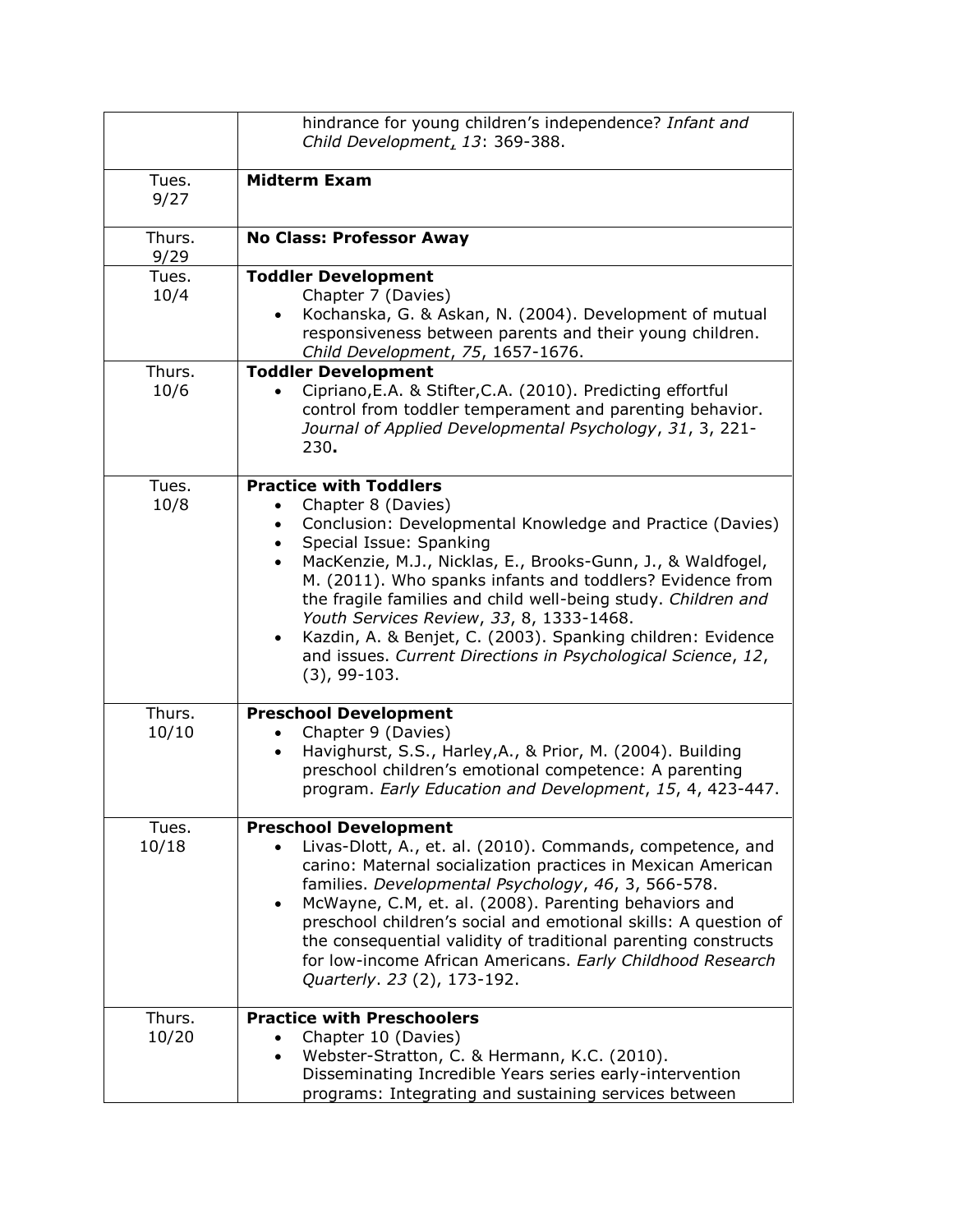|                 | school and home. Psychology in the Schools, 47 (1), 36-54.                                                                                                                                                                                                                                                                                                                                                                                                                                                                                                                                                                                               |
|-----------------|----------------------------------------------------------------------------------------------------------------------------------------------------------------------------------------------------------------------------------------------------------------------------------------------------------------------------------------------------------------------------------------------------------------------------------------------------------------------------------------------------------------------------------------------------------------------------------------------------------------------------------------------------------|
| Tues.<br>10/25  | <b>Practice with Preschoolers</b><br>Special Issue: Adoption<br>$\bullet$<br>Brodzinsky, D. M. (2011). Children's understanding of<br>adoption: Developmental and clinical implications.<br>Professional Psychology: Research and Practice. 42 (2),<br>200-207.                                                                                                                                                                                                                                                                                                                                                                                          |
| Thurs.<br>10/27 | <b>Middle Childhood Development</b><br>Chapter 11 (Davies)<br>Zimmer-Gembeck, M.J., Geiger, T.C. & Crick, N.R. (2005).<br>Relational and physical aggression, prosocial behavior, and<br>peer relations: Gender moderation and bidirectional<br>associations. Journal of Early Adolescence, 25 (4), 421-452.                                                                                                                                                                                                                                                                                                                                             |
| Tues.<br>11/1   | <b>Middle Childhood Development</b><br>Hernandez, D. J., Denton, N. A., MacCartney, S. E. (2008).<br>Children in immigrant families: looking to America's future.<br>Social Policy Report, 12 (3), 1-24.<br>Special Issue: Single Parent Families<br>Boyd-Franklin, N. (2003). Single parent African American<br>$\bullet$<br>families. Black Families in Therapy. NY: Guilford Press, 287-<br>299.<br>Lindblad-Goldberg, M. L. (2006). Successful single-parent<br>African American families. In L.Combrinck-Graham (Ed.)<br>Children in family contexts: Perspectives on treatment. NY:<br>Guilford Press, 142-162.                                    |
| Thurs<br>11/3   | <b>Practice with School-Age Children</b><br>Walvoord, E.C. (2010). The timing of puberty: Is it<br>changing? Does it matter? Journal of Adolescent Health, 47<br>$(5)$ , 433-439.                                                                                                                                                                                                                                                                                                                                                                                                                                                                        |
| Tues.<br>11/8   | <b>Practice with School-Age Children</b><br>Special Issue: Strengths vs. Deficits: Advocating for<br><b>Families</b><br>Douglas, F. (2006). Parent reflections on issues for families<br>who have children with a serious emotional disturbance. In<br>Arbuckle, M & Herrick, C. (Eds). Child and Adolescent<br>Mental Health: Interdisciplinary Systems of Care, Boston:<br>Jones & Bartlett. 83-102.<br>Shelton, T. (2006). The implications of systems of care for<br>$\bullet$<br>psychologists. In Arbuckle, M & Herrick, C. (Eds). Child and<br>Adolescent Mental Health: Interdisciplinary Systems of Care,<br>Boston: Jones & Bartlett, 105-128. |
| Thurs.<br>11/10 | <b>Adolescent Development</b><br>Laser, J.A. & Nicotera, N. (2011). Working with adolescents:<br>A guide for practitioners. pp. 14-35.                                                                                                                                                                                                                                                                                                                                                                                                                                                                                                                   |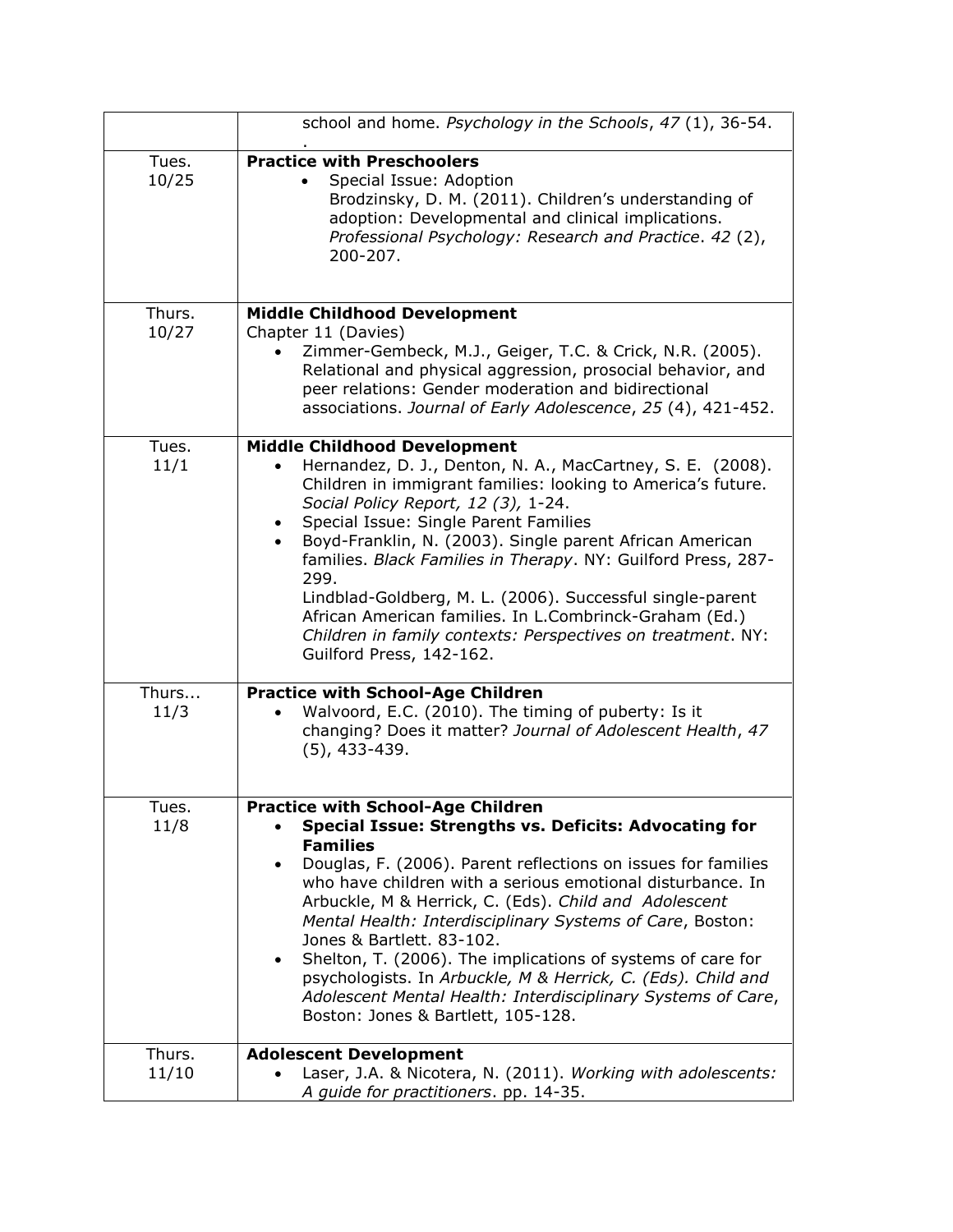|            | Baumrind, D., Larzekere, R.E. & Owens, E.B. (2010). Effects<br>of preschool parents' power assertive patterns and practices<br>on adolescent development. Parenting: Science and Practice,<br>10, 157-201. |
|------------|------------------------------------------------------------------------------------------------------------------------------------------------------------------------------------------------------------|
| Tues.      | <b>Adolescent Development</b>                                                                                                                                                                              |
| 11/15      | Ehrensaft, M.K., et. al. (2003). Intergenerational<br>transmission of partner violence: A 20 year prospective<br>study. Journal of Consulting and Clinical Psychology, 71, 4,<br>741-753.                  |
| Thurs.     | <b>Practice with Adolescents</b>                                                                                                                                                                           |
| 11/17      | Special Issue: Teen Pregnancy                                                                                                                                                                              |
|            | Kirby, D. & Laris, B.A. (2009). Effective curriculum-based                                                                                                                                                 |
|            |                                                                                                                                                                                                            |
|            | sex and STD/HIV education programs for adolescents. Child                                                                                                                                                  |
|            | Development Perspectives, 3, 1, 21-29.                                                                                                                                                                     |
|            | Chandra, A., et. al. (2008). Does watching sex on television                                                                                                                                               |
|            | predict teen pregnancy? Findings from a national longitudinal                                                                                                                                              |
|            | survey of youth. Pediatrics, 122, 5, 1047-1054.                                                                                                                                                            |
| Tues.      | <b>Practice with Adolescents</b>                                                                                                                                                                           |
| 11/22      | Simpson, J.A., Collins, W.A., Tran, S.S. & Haydon, K.C.                                                                                                                                                    |
|            | (2007). Attachment and the experience and expression of                                                                                                                                                    |
|            | emotions in romantic relationships: A developmental                                                                                                                                                        |
|            | perspective. Journal of Personality and Social Psychology,                                                                                                                                                 |
|            |                                                                                                                                                                                                            |
|            | 92, 2, 355-367.                                                                                                                                                                                            |
| Thurs.     | <b>Happy Thanksgiving!</b>                                                                                                                                                                                 |
| 11/24      |                                                                                                                                                                                                            |
|            |                                                                                                                                                                                                            |
| Tues.      | Mother-Child Interview Project Due Beginning of Class                                                                                                                                                      |
| 11/29      | <b>Class Discussion of Interviews</b>                                                                                                                                                                      |
|            |                                                                                                                                                                                                            |
| Thurs.     | <b>Review and Summary</b>                                                                                                                                                                                  |
| 12/1       |                                                                                                                                                                                                            |
| <b>TBA</b> | <b>Final Exam</b>                                                                                                                                                                                          |
|            |                                                                                                                                                                                                            |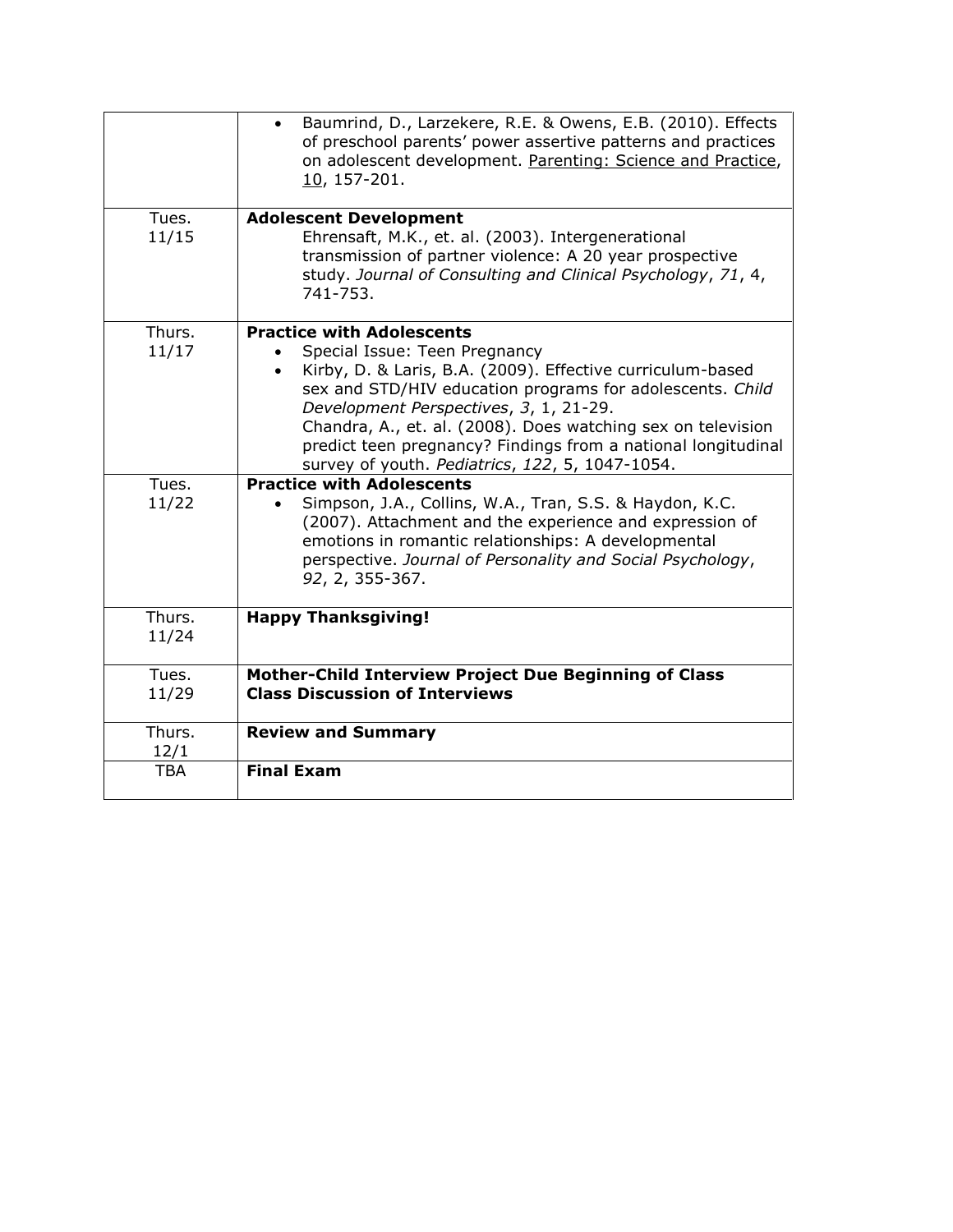

**PSYC 5000 Advanced Developmental Psychology Mother-Child Interview and Analysis Project Catherine Deering, PhD, ABPP**

**Purpose:** There is nothing like an interaction with a real life mother and child to demonstrate the nuances of development and underscore the uniqueness of every family situation. To apply the concepts examined in this course, you will be conducting an interview of a mother in her home environment where you can observe her interactions with a child aged up to 2 years old. You will be asking specific questions about the child's developmental history, evaluating the child's temperament and behavior, assessing the quality of the home environment, and identifying strengths and risk factors for the motherchild dyad. I would like you to pay particular attention to the quality of the attachment between the mother and child. After you have finished the interview, you will write up the results and follow this with an analysis of your findings, using concepts from the course readings.

### **Instructions:**

Arrange to meet with a mother and child in their home environment. The mother should not be a relative of yours. The child should be no older than 2 years of age. Explain that you are doing a project to learn about typical child development, and you want to ask some questions about the child's developmental history and the mother's experience as a parent. You would also like to observe how the mother and child interact and play together. You will need to take notes for your project. In order to safeguard confidentiality and to put the family at ease, please do not tape record the interaction.

### **Observations:**

Observe the mother and child interacting together for at least 30 minutes. Use the observation guidelines in the Davies textbook that correspond to the child's age. For infants, use the guidelines on page 167, "Infant-Parent Assessment: What to Observe". For toddlers, use the guidelines on page 231, "What to Observe". Make sure you write down the answers to each bullet point in your final report.

Before you conduct the interview, read through the "Concerns/Red Flags" on the pages listed above that correspond to the age of the child you will be observing. Look for any concerns/red flags and note them in your final report.

For observations and concerns/red flags related to peer and social interactions, ask the parent questions about this, since you will not have the opportunity to observe these interactions.

While you are in the home environment, notice any developmentally appropriate accommodations to the child (e.g., child-proofing, age-appropriate toys, space allotted for play).